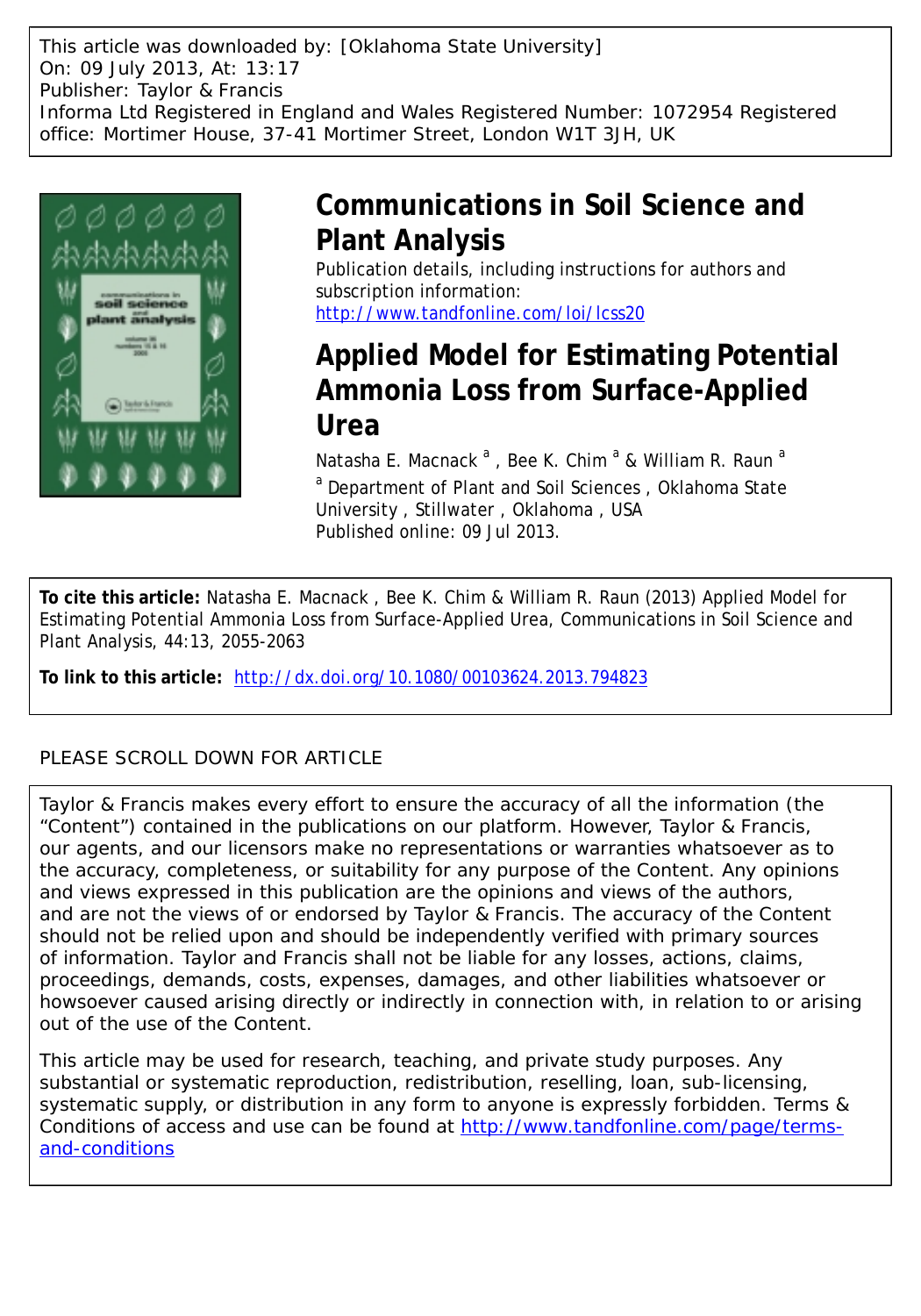

# **Applied Model for Estimating Potential Ammonia Loss from Surface-Applied Urea**

# NATASHA E. MACNACK, BEE K. CHIM, AND WILLIAM R. RAUN

Department of Plant and Soil Sciences, Oklahoma State University, Stillwater, Oklahoma, USA

*Ammonia loss from urea fertilizer is a major concern to farmers all over the world. Various environmental factors such as temperature, soil water content, wind speed, pH, rainfall, relative humidity, cation exchange capacity (CEC), soil organic matter, and others influence ammonia volatilization loss. The objective of this work was to establish a model for estimating ammonia loss utilizing published data. Also, using current day inputs (temperature, wind speed, and known soil pH) estimates could relate risk to producers considering surface applications of urea fertilizer without incorporation. Linear models for soil pH and ammonia loss, ambient temperature and ammonia loss, and wind speed and ammonia loss were determined based on more than 40 published articles. Final estimates of ammonia loss from surface applications of urea employed an additive effects model using inputs for pH, temperature, and wind speed. Web access to this model can be located at www.nue.okstate.edu/ammonia\_loss.htm.*

**Keywords** Ammonia loss, ammonia volatilization, urea, urea hydrolysis

# **Introduction**

A growing world population and increased food demand have led to increased demands for fertilizer. As a result, greater pressure on agricultural production has ensued, which in turn has resulted in an overall increase in fertilizer use. The Food and Agricultural Organization (FAO) projected that between 2007*/*2008 and 2011*/*2012 the global demand for nitrogen (N) fertilizer would have increased by 1.4%, which equals an increase of 7.3 million metric tons (Mt) for a total of more than 105 million tons (FAO 2008).

When discussing the increased demand for fertilizers, the contribution of urea cannot be underestimated. Urea is by far the most widely used fertilizer in crop production (Soh 2001; Stumpe, Vlek, and Lindsay 1984). The International Fertilizer Industry Association (IFA) projected the global urea demand to grow from 148.9 Mt in 2010 to 155.3 Mt in 2011 (Heffer and Prud'homme 2010). The United States of America and Canada represent approximately 20% of the global urea market, and urea comprises 30% of U.S. N fertilizer use (Glibert et al. 2006).

The growth in fertilizer use for food production has also increased fears of environmental pollution. If N is applied in quantities exceeding the amount used by the crop, it can be lost to the environment. One of the disadvantages of urea fertilizer is that when

Received 16 November 2011; accepted 14 March 2012.

Address correspondence to William R. Raun, Department of Plant and Soil Sciences, 044 Agricultural Hall, Oklahoma State University, Stillwater, OK 74078. E-mail: bill.raun@ okstate.edu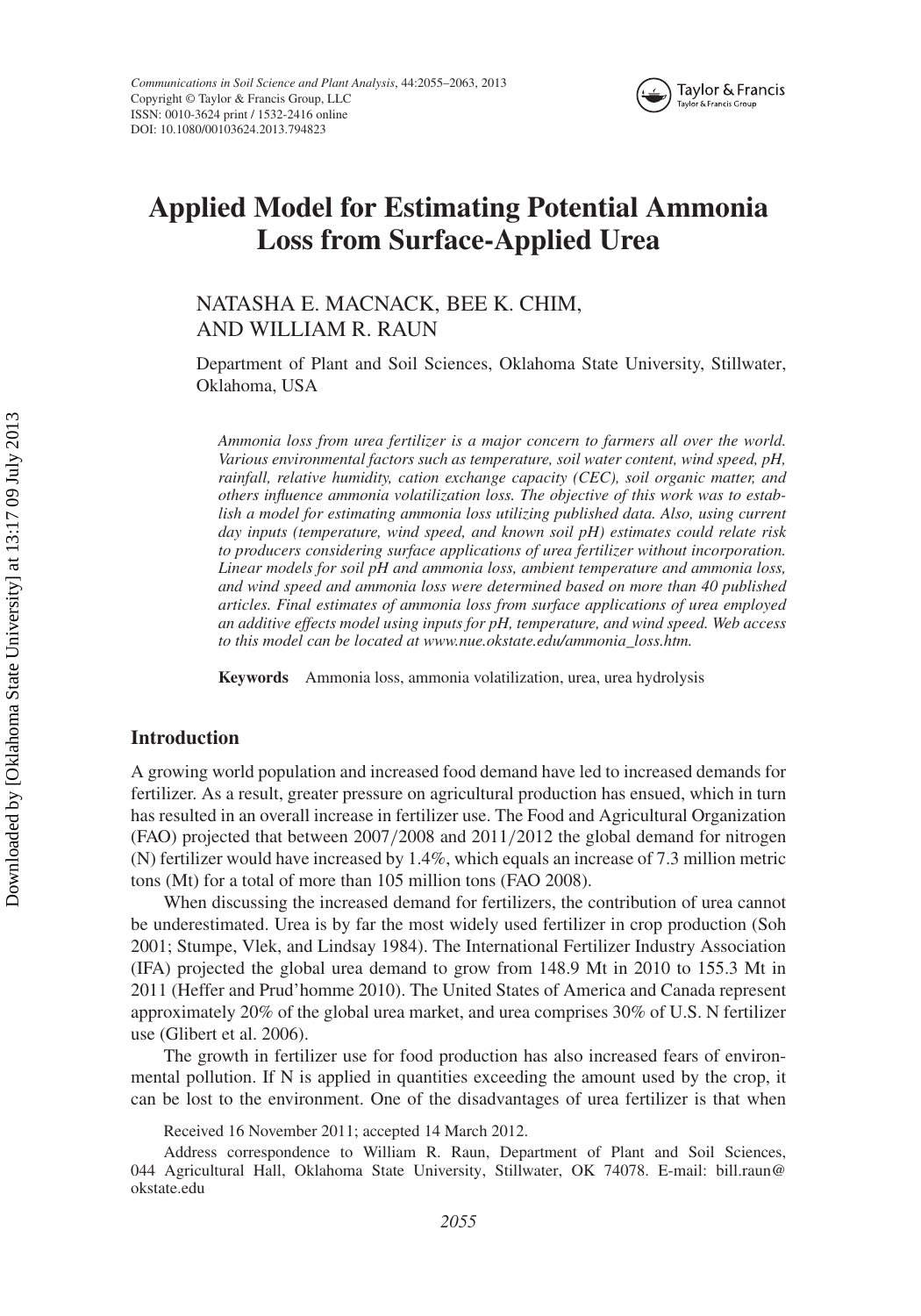surface applied it can be lost to the environment as gaseous ammonia (Stumpe, Vlek, and Lindsay 1984), affecting the N-use efficiency and subsequently crop yields. Global ammonia emissions have been estimated to be around 50 million tons of N per year (Asman 1992; Schlesinger and Hartley 1992; Bouwman and Asman 1997). Ammonia emission in Europe alone has been estimated to be approximately 4.5 million tons N per year, mainly coming from animal husbandry and application of synthetic fertilizers (Asman 1992; ECETOC 1994). Literature reports ammonia emission of 7% (Goebes, Strader, and Davidson 2003; Roe, Strait, and Niederreiter 1998) and 9.5% (Goebes, Strader, and Davidson 2003; Battye et al. 1994) for the U. S. expressed as percentages of the total global ammonia emission.

When urea is applied to a soil, it is almost immediately hydrolyzed. The hydrolysis of urea produces ammonium carbonate  $[(NH_4)_2CO_3·H_2O]$ , which breaks down to carbon dioxide  $(CO_2)$  and ammonia (NH<sub>3</sub>), producing high soil pH and ammonia loss (AL) (Eriksen and Kjeldby 1987; Fenn and Kissel 1973). Especially in the North Central region of the U. S. loss of N as ammonia seems to be a major concern because 50% of the N fertilizer used is applied as urea or urea-containing products (Oberle and Bundy 1987; Hargett and Berry 1985).

The subject of ammonia volatilization as it relates to environmental factors has also been extensively studied, and the results are presented in numerous reports. The objective of this article is to summarize some of the results of these studies specifically dealing with ammonia volatilization from surface-applied urea and to use this published data for the generation of an overall model that farmers can use to calculate AL.

# **Review of Literature**

## *Loss as a Function of pH*

There is general agreement among scientists that AL increases with increasing soil pH.

A high soil pH combined with high temperatures causes greater volatilization rates, resulting from greater concentrations of  $NH<sub>3</sub>$  dissolved in soil water. When the pH rises above 7.5 there is a significant increase of dissolved  $NH<sub>3</sub>$  in the soil solution (Jones et al. 2007).

Ernst and Massey (1960) reported increased losses of ammonia with increasing temperature and pH from urea applied to a Kentucky soil. Meyer, Olson, and Rhoades (1961) found that losses of urea and urea-containing products as ammonia are greatest on neutral to alkaline soils under conditions of a light rainfall. Volatilization can also occur on acidic soils because of the alkaline conditions that develop in the immediate proximity of the urea granules as urea dissolves and hydrolyses (Stevens, Laughlin, and Kilpatrick 1989; Volk 1959).

# *Loss as a Function of Relative Humidity*

Research in Denmark has shown that accumulated loss of ammonia from urea ranged from 18 to 30% of the total applied N when the humidity was sufficient for hydrolysis (Sommer and Jensen 1994). Reynolds and Wolf (1987) noted that the influence of relative air humidity between 25% and 85% was insignificant at a water potential of –0.033 MPa. They found substantial ammonia volatilization at a relative humidity of 85% and a soil water potential of *<*–1.5 MPa, indicating that the effect of relative humidity was greater at limiting soil water potential. In a study addressing the recovery of N by corn from both solid and liquid fertilizers, Terman, Parr, and Allen (1968) found lower ammonia volatilization losses at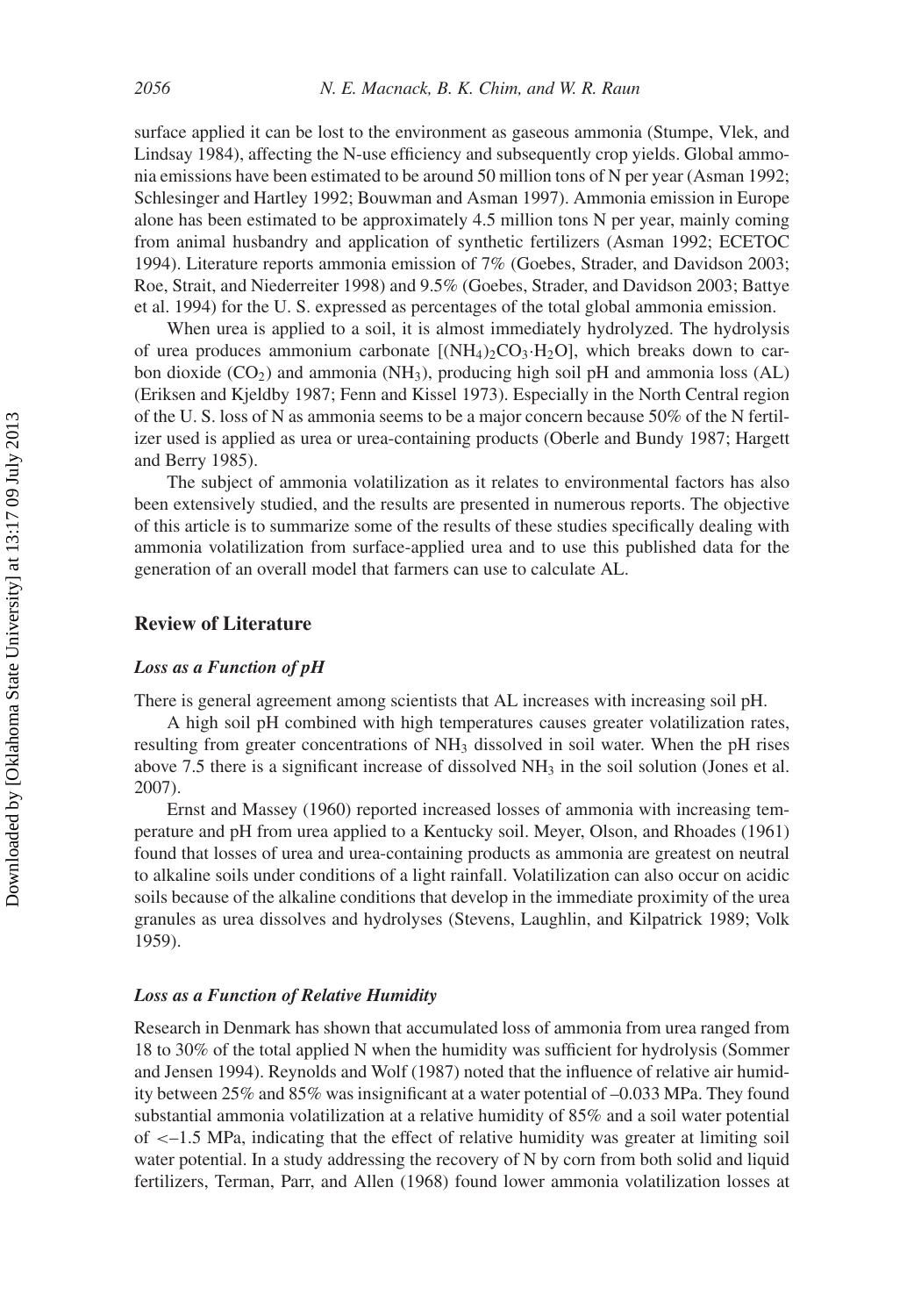a relative humidity of 70% as compared to a relative humidity of 100%. In contrasts, another study shows a lower cumulative AL at 0 and 100% relative humidity as compared to relative humidity treatments of 87.5  $\pm$  2.5% and 52.5  $\pm$  2.5% (Ernst and Massey 1960).

#### *Loss as a Function of Moisture Content*

Urea starts breaking down as soon as it is applied to a soil surface. As the moisture content of a dry soil increases, more urea is converted to ammonium carbonate. This compound may then remain near the soil surface until sufficient moisture is present to carry it deeper into the soil, thereby preventing further loss through volatilization (Trierweiler and Bishop 1983).

When urea is applied to a moist soil surface it reacts with water and the urease enzyme and is rapidly converted to ammonium. Stumpe, Vlek, and Lindsay (1984) showed that decreasing soil moisture content from 0.30 to 0.23 kg kg−<sup>1</sup> caused a significant reduction in the amount of ammonia lost from the soil. Denmead, Nulsen, and Thurtell (1978) found AL rates of as much as 27.6 g N ha<sup>-1</sup> h<sup>-1</sup> from the plant soil system when the soil surface was moist.

Kresge and Satchell (1960) found that most volatilization from urea applied to a fine sandy loam and a silt loam would occur at 20% moisture and when soils were drying out from a moisture content near field capacity.

Chin and Kroontje (1963) found less volatilization loss from urea applied to wet soils and attributed this to a larger water surface that is available for ammonia adsorption.

In two greenhouse experiments Stumpe and Mas Abdel (1986) found that losses of urea N increased with increased topsoil moisture at fertilizer application and with decreased depth of precipitation after fertilizer application. This same study shows an increase in urea N losses of 5% and 13% when applied to wet rather than dry Houston and Savannah soils respectively (Stumpe and Mas Abdel 1986).

## *Loss as a Function of Wind Speed*

Various studies reviewed for this article agree that increasing wind speed near the soil surface favors ammonia volatilization (Watkins et al. 1972; Bouwmeester and Vlek 1981; Fillery, Simpson, and De Datta 1984).

A study on AL from urea applied to forest soils showed an increase in AL with increased wind speed ranging from 0.0004 to 0.01 km h<sup>-1</sup>(Watkins et al. 1972). Bouwmeester, Vlek, and Stumpe (1985) observed from a wind tunnel experiment that increasing wind velocity from 6.1 to 12.2 km h<sup>-1</sup> resulted in a reduction in AL from 19 to 7.5%.

Data presented by Fillery, Simpson, and De Datta (1984) showed a linear increase in  $NH<sub>3</sub>$  loss with increased wind speed and partial pressure of  $NH<sub>3</sub>$  in floodwaters of a rice field. These findings are similar to what Bouwmeester and Vlek (1981) found in a study with wind tunnels simulating a floodwater system, where AL was found to increase linearly with wind speed.

Nathan and Malzer (1994) observed that the rate of NH<sub>3</sub> volatilization from manure and urea was greatest during 1200 and 1800 h and lowest between 2400 and 600 h. This fluctuation corresponded closely to the daily fluctuations in soil temperature, soil water potential, and wind speed.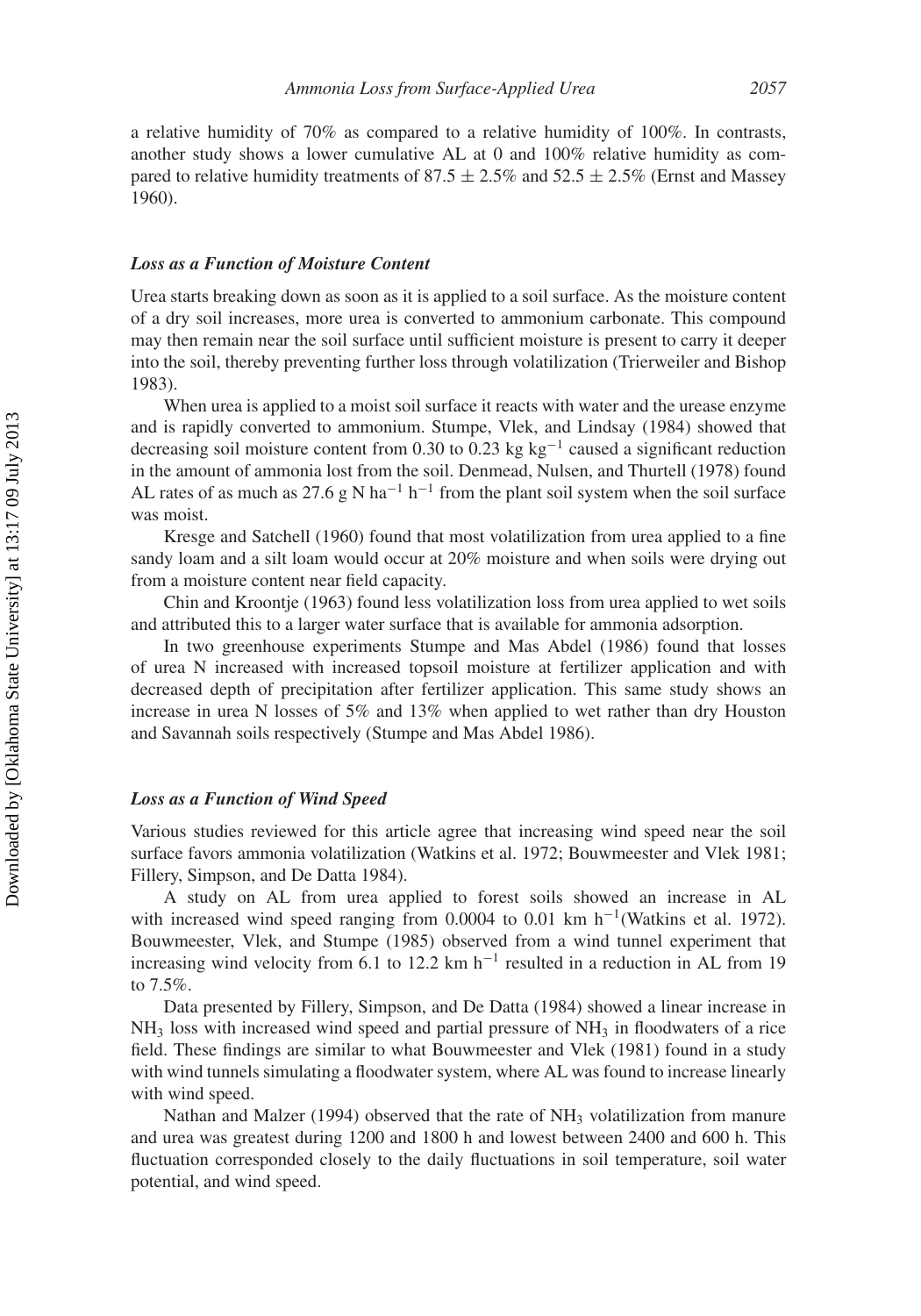### *Loss as Function of Temperature*

It is well known that temperature influences many biochemical reactions, including urease production and activity. Hargrove (1988) listed a number of ways in which temperature affects AL. Several works seem to be in agreement that ammonia volatilization increases with increasing temperature.

In a laboratory experiment Watkins et al.  $(1972)$  found increasing NH<sub>3</sub> losses from urea applied to forest floors, with increasing temperature. In a laboratory study where urea was surface applied to a Dickson silt loam soil, Ernst and Massey (1960) reported that each 8 ◦C increase in temperature produced a significant increase in volatilized ammonia. In a comprehensive report, Volk (1961) noted that temperatures of  $7 \degree C$  and below retard urease production and activity but as temperatures rise above 15 ◦C ammonia volatilization greatly increases.

Research in Brazil has shown that volatilization rates and cumulative losses were greatest in those years with low volumes of precipitation and high average temperatures (Fontoura and Bayer 2010).

Another study conducted in Canada observed an increase in AL from surface-applied urea from spring to summer, with air temperature as the most influential factor (Kunelius, Macleod, and McRae 1987).

However, the findings of Meyer, Olson, and Rhoades (1961) seem to contradict the notion that ammonia volatilization increases as temperature increases as this work reports greater losses from urea at a lower temperature in a greenhouse experiment. This was attributed to less microbial activity at lower temperatures, reducing the conversion rate of ammonium to nitrate, leading to a buildup of ammonium in excess of the soil's adsorption capacity and leaving more of this compound available for loss through evaporation.

# *Loss as Affected by Plant Cover/Residue*

Several workers described the significance of plant residues on the soil surface in relationship to ammonia volatilization by indicating that plants and plant residues act as a source of urease and as a medium through which ammonia must pass (Freney and Black 1988; Nelson, Turgeon, and Street 1980; Frankenberger and Tabatabai 1982; Torello, Wehner, and Turgeon 1983; Vallis and Gardener 1984; Tomar, Kirby, and MacKenzie 1985; Bacon, Hoult, and McGarity 1986).

Kresge and Satchell (1960) found that heavy and medium plant cover significantly reduced AL from urea, applied at a rate of 112 kg N ha<sup>-1</sup>. A study looking at AL from fields covered with sugarcane residue showed that the cane residue had no capacity to retain ammonia. This study found that the cycle of moistening and evaporation resulted in losses ranging from 30% to 40% over a period of 6 weeks (Freney et al. 1992). In a study conducted when Urea Ammonium Nitrate (UAN) was applied to straw residue, McInnes et al. (1986) found that  $NH_3$  loss peaked around noon, as straw temperatures were rising to a maximum, straw water content was decreasing, and wind velocity was high. Keller and Mengel (1986) found that 50.9 kg (30.3%) of the total of 168 kg ha<sup>-1</sup> of urea applied to no-till corn was lost as ammonia.

Other research revealed losses ranging from 27% to 46% of urea applied to mineral soils covered with forest floor material compared to losses ranging from 6% to 30% for urea applied to bare mineral soil (Watkins et al. 1972).

Tomar, Kirby, and MacKenzie (1985) found an 11% increase in AL from urea solutions applied to soil covered with 4600 kg ha−<sup>1</sup> hay as compared to soil not covered with hay.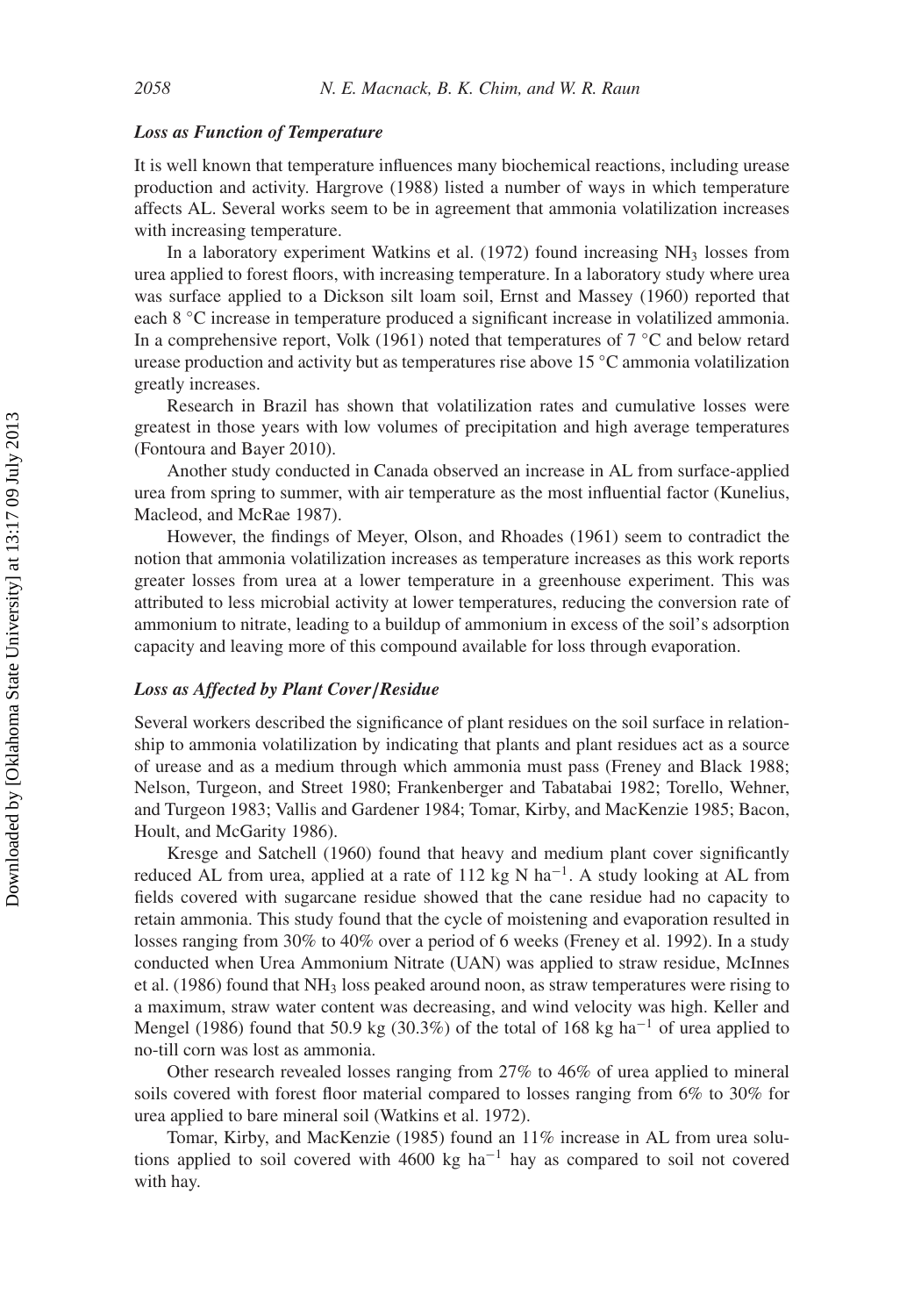#### *Loss as Affected by Rainfall*

Several studies have recognized the significance of rainfall and its effect on ammonia volatilization (Craig and Wollum 1982; McInnes et al. 1986; Oberle and Bundy 1987; Stevens, Laughlin, and Kilpatrick 1989).

Stevens, Laughlin, and Kilpatrick (1989) reported that interaction between rainfall and the ammonia volatilization process will largely affect the efficiency of urea when applied to acidic soil. Research in the Netherlands has shown that 5 mm of precipitation in the 2 days following urea application is needed to prevent ammonia volatilization (Stevens, Laughlin, and Kilpatrick 1989; Van Burg, Dilz, and Prins 1982). Oberle and Bundy (1987) found that rainfall following N application significantly decreased ammonia volatilization.

Craig and Wollum (1982) found that light rainfall providing just enough moisture for hydrolysis, but not enough to leach urea resulted in the greatest NH<sub>3</sub> losses.

A study conducted by McInnes et al. (1986) has shown that 25% to 30% of urea would be hydrolyzed if applied immediately following rainfall, but that hydrolysis would be nonexistent when the water content of the soil surface reached "air dryness" and AL would be around 4%.

Prasertak et al. (2001) reports limited initial loss of ammonia from urea applied to a dry soil until 3, 1.2, and 2.4 mm of rainfall within 2, 3, and 4 days after application respectively resulted in a more rapid loss of ammonia.

Numerous studies dealing with the loss of ammonia from surface-applied urea have been conducted. The complexity of the interactions among environmental factors such as soil pH, soil temperature, relative humidity, rainfall, wind speed, and others are beyond the scope of this paper. Nonetheless, AL is clearly an issue for surface applications of urea, demonstrated in the range of differing results found in the literature. However, the numerous research papers cited here provide sufficient evidence to conclude that ammonia volatilization from surface-applied urea increases with increasing pH, increasing temperature, and wind speed.

## **Materials and Methods**

A total of 159 records for AL were found in agricultural literature, collected from 1960 to 2010. From a combined 25 different references, relative humidity, surface moisture, surface air temperature, wind speed, presence*/*absence of surface residue, and ammonia volatilization losses were recorded. For the research journal articles included in this work, each article was unique in that they collected different types of data. However, and fortunately for this study, most articles documenting AL included data for wind speed, soil pH, and surface temperature. Because of this, wind speed, soil pH, and surface temperature were the input variables chosen that would be used for predicting AL over a large area and range of production conditions. Also, many states now have online weather sites where live wind speed and surface temperature can be accessed. For each journal article where a record was entered, data collected were converted to metric units if and when reporting was in another standard. Some journal articles included estimates of AL for multiple locations and*/*or years. In each case, by-year, by-location data were considered to be unique. Once the complete data set was compiled with 43 site-years, linear models from the combined data were generated for AL versus soil pH, AL versus wind speed, and AL versus surface air temperature (Table 1). Although the coefficients of determination  $(r^2)$  were not high for any of the three linear models, intercept and slope components were highly significant for all three (Table 1). Multiple regression was also evaluated using data for all independent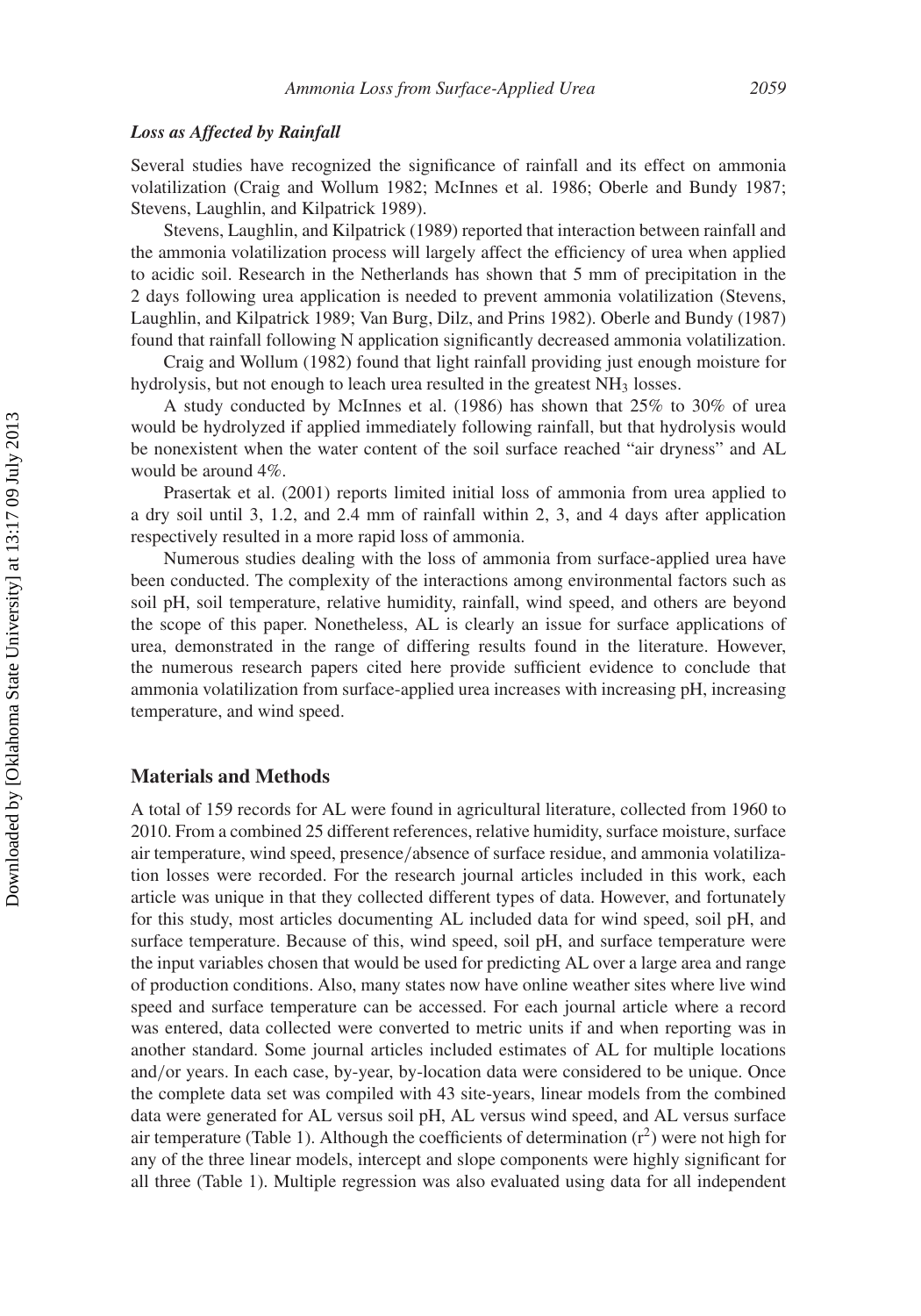#### **Table 1**

Intercept, slope, coefficient of determination  $(r^2)$  and number of observations for ammonia loss versus temperature, soil pH, and wind speed, from 25 independent research articles collected from 1960 to 2010

| Equation                                                                            | Intercept            | Slope               | $r^2$        | n        |
|-------------------------------------------------------------------------------------|----------------------|---------------------|--------------|----------|
| Ammonia loss and temperature $({}^{\circ}C)$<br>Ammonia loss and wind speed $(m/s)$ | $18.21**$<br>$9.74*$ | $0.33*$<br>$3.85**$ | 0.04<br>0.27 | 88<br>28 |
| Ammonia loss and soil pH                                                            | $-40.77*$            | $8.43**$            | 0.18         | 25       |

<sup>∗</sup>Model component significant at the 0.05 probability level.

∗∗Model component significant at the 0.01 probability level.

variables and where AL was also determined. However, sufficient data was not present that would allow sufficient degrees of freedom in the model to properly test soil pH, wind loss, and temperature. These results are thus not reported.

Slopes for the three linear regression equations (AL versus air temperature, AL versus wind speed, AL versus soil pH) were subsequently evaluated. The variable where the largest percentage change in AL over the range of data included was then selected, and that was used as a base model (soil pH, Table 1). To arrive at an overall equation that included all three (air temperature, wind speed, soil pH), excluding intercepts, effects were considered to be additive. As a result, the final estimate of AL used the base model, with added slope components for wind speed and air temperature.

The resulting model follows:

$$
AL = b0pH + b1pH(pH)) + b1ws(WS) + b1AT(AT)
$$

where AL is ammonia loss,  $b0_{pH}$  is the intercept from the linear model of AL and pH,  $b1_{pH}$ is the slope from the linear model of AL and  $pH$ ,  $b1_{ws}$  is the slope from the linear model of AL and wind speed, and  $b1_{AT}$  is the slope from the linear model of AL and air temperature.

The final coefficients were  $-40.7$ , 8.43, 3.85, and 0.33 for  $b0_{pH}$ ,  $b1_{pH}$ ,  $b1_{ws}$ , and  $b1_{AT}$ , respectively.

To use the Ammonia Loss Calculator (http://nue.okstate.edu/N\_Fertilizers/Urea.htm), knowledge of the presence and*/*or absence of surface residues is also needed.

# **Conclusions**

Because urea is the most popular commercial fertilizer used today, AL from this N source remains important. Increasing food demand and environmental concerns have made it necessary for producers worldwide to more efficiently manage N resources. The need for achieving greater yields with existing N sources, both indigenous and applied, calls for innovative nutrient management tools for producers worldwide.

Numerous laboratory, field, and greenhouse studies have been carried out to measure AL from urea and urea-containing products. The overall trend that can be derived from published research cited here is that that ammonia volatilization from surface-applied urea increases with increasing pH, increasing temperature, and greater wind speeds. It is expected therefore that when fertilizer urea is applied on high pH soils, during warm humid weather and under windy conditions, AL will be high. Furthermore, what the literature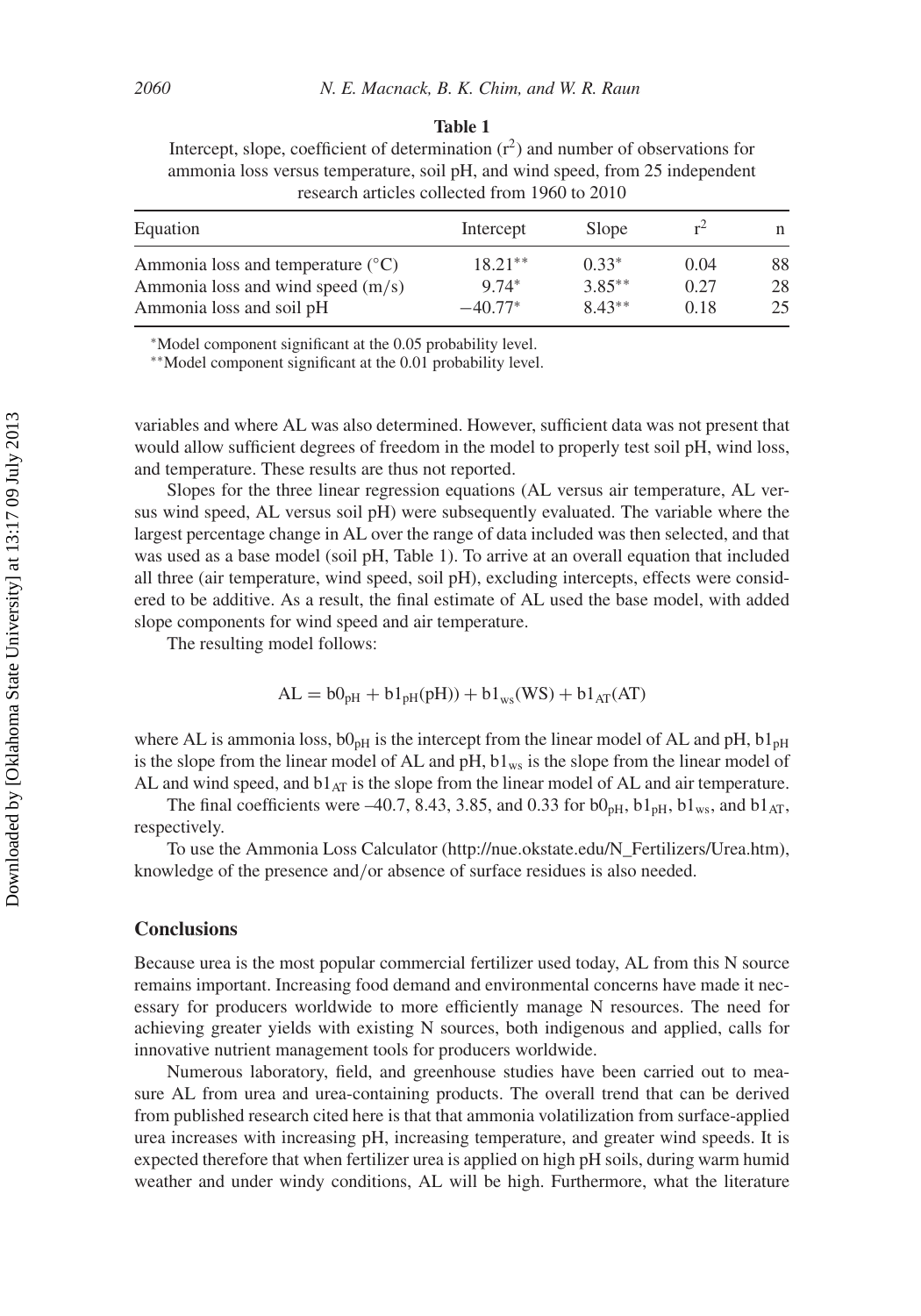review clearly showed was that temperature, pH, and wind speed were the most common variables being used to estimate  $NH<sub>3</sub>$  loss. This is not to say that the other variables measured in these studies were not important, but rather that these three contributed more toward accurate models for estimating NH<sub>3</sub> losses in agriculture.

Using combined published research, a composite algorithm was developed to provide estimates of potential AL based on soil pH, wind speed, and air temperature. These variables are available for site-specific recommendations all over the world and can be input into an online calculator (http://nue.okstate.edu/N\_Fertilizers/Urea.htm). Real-time estimates of AL from surface-applied urea will assist farmers in making better fertilizer management decisions and potentially avoiding days where AL from surface applied urea is expected.

## **References**

- Asman, W. A. H. 1992. *Ammonia emissions for Europe* (Report No. 228471008). Bilthoven, the Netherlands: National Institute of Public Health and Environmental Protection.
- Bacon, P. E., E. H. Hoult, and J. W. McGarity. 1986. Ammonia volatilization from fertilizers applied to irrigated wheat soils. *Fertilizer Research* 10:27–42.
- Battye, R., W. Battye, C. Overcash, and S. Fudge. 1994. *Development and selection of ammonia emission factors* (Final Report). Durham, N.C.: U.S. Environmental Protection Agency Atmospheric Research and Exposure Assessment Laboratory.
- Bouwman, A. F., and W. A. H. Asman. 1997. *Scaling of nitrogen gas fluxes from grasslands: Gaseous nitrogen emission from grassland*. Wallingford, Oxon, UK: CAB International.
- Bouwmeester, R. G. B., and P. L. G. Vlek. 1981. Rate control of ammonia volatilization from rice paddies. *Atmospheric Environment* 15:131–140.
- Bouwmeester, R. J. B., P. L. G. Vlek, and J. M. Stumpe. 1985. Effect of environmental factors on ammonia volatilization from a urea-fertilized soil. *Soil Science Society of America Journal* 49:376–381.
- Chin, W. T., and W. Kroontje. 1963. Urea hydrolysis and subsequent loss of ammonia. *Soil Science Society of America Proceedings* 27:316–318.
- Craig, J. R. and A. G. Wollum II. 1982. Ammonia volatilization and soil nitrogen changes after urea and ammonium nitrate fertilization of Pinus taeda L. *Soil Science Society of America Journal* 46:409–414.
- Denmead, O. T., R. Nulsen, and G. W. Thurtell. 1978. Ammonia exchange over a corn crop. *Soil Science Society of America Journal* 42:840–842.
- ECETOC (European Centre for Ecotoxicology and Toxicology of Chemicals). 1994. *Ammonia emission to the air in Western Europe* (Technical Report No. 62). Brussels, Belgium: ECETOC.
- Eriksen, A. B., and M. Kjeldby. 1987. A comparative study of urea hydrolysis and ammonia volatilization from urea and urea calcium nitrate. *Fertilizer Research* 11:9–24.
- Ernst, J. W., and H. F. Massey. 1960. The effect of several factors on volatilization of ammonia formed from urea in the soil. *Soil Science Society of America Proceedings* 24:87–90.
- FAO. 2008. *Current world fertilizer trends and outlook to 2011/12*. Rome: Food and Agriculture Organization of the United Nations.
- Fenn, L. B., and D. E. Kissel. 1973. Ammonia volatilization from surface applications ammonium compounds on calcareous soils I: General theory. *Soil Science Society of America Proceedings* 37:855–859.
- Fillery, I. R. P., J. R. Simpson, and S. K. De Datta. 1984. Influence of field environment and fertilizer management on ammonia loss from flooded rice. *Soil Science Society of America Journal* 48:914–920.
- Fountoura, S. M., and C. Bayer. 2010. Ammonia volatilization in no-till system in the southcentral region of the State of Parana, Brazil. *Revista Brasileira de Cienca do Solo* 34: 1677–1684.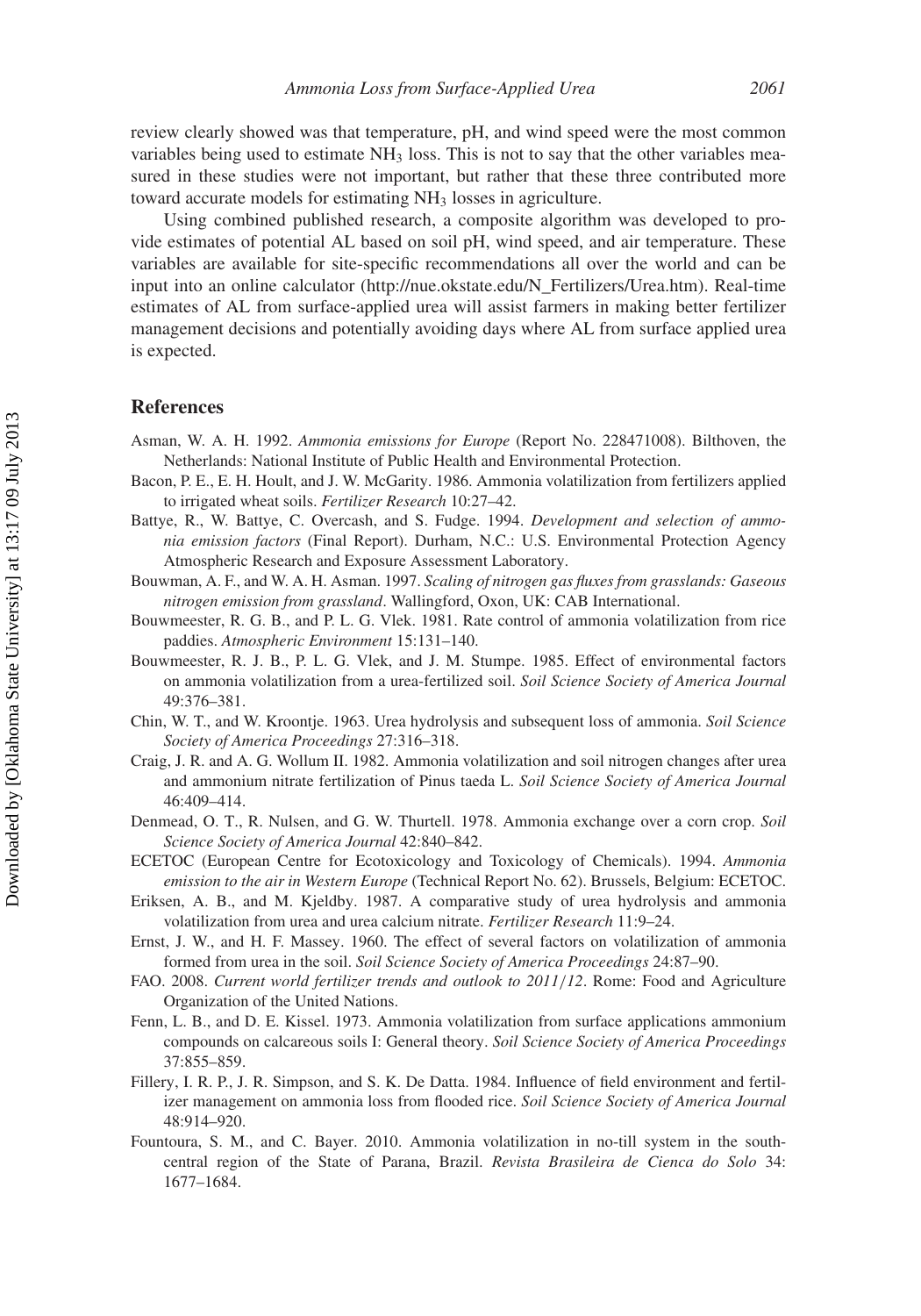- Frankenberger, W. T., and M. A. Tabatabai. 1982. Amidase and urease activities in plants. *Plant and Soil* 64:153–166.
- Freney, J. R., and A. S. Black. 1988. Importance of ammonia volatilization as a loss process. *In Advances in nitrogen cycling in agricultural ecosystems*, 156–173. Wallingford, UK: CAB International.
- Freney, J. R., O. T. Denmead, A. W. Wood, P. G. Saffigna, L. S. Chapman, G. J. Ham, A. P. Hurney, and R. L. Stewart 1992. Factors controlling ammonia loss from trash covered sugarcane fields fertilized with urea. *Fertilizer Research* 31:341–349.
- Glibert, P. M., J. Harrison, C. Heil, and S. Seitzinger. 2006. Escalating worldwide use of urea: A global change contributing to coastal eutrophication. *Biogeochemistry* 77:441–463.
- Goebes, M. D., R. Strader, and C. Davidson. 2003. An ammonia emission inventory for fertilizer application in the United States. *Atmospheric Environment* 37:2539–2550.
- Hargett, N. L., and J. T. Berry. 1985. *1984 fertilizer summary data*. Muscle Shoals, Ala.: National Fertilizer Development Center, TVA.
- Hargrove, L. 1988. Evaluation of ammonia volatilization in the field. *Journal of Production Agriculture* 1:104–111.
- Heffer, P., and M. Prud'homme. 2010. Short-term fertilizer outlook 2010–2011. Paris, France: International Fertilizer Industry Association.
- Jones, C. A., R. T. Koenig, J. W. Ellsworth, B. D. Brown, and G. D. Jackson. 2007. *Management of urea fertilizer to minimize volatilization*. Montana State University Extension and Washington State University Extension. http://msuextension.org*/*publications*/*AgandNatural Resources*/*EB0173.
- Keller, G. D., and D. B. Mengel. 1986. Ammonia volatilization from nitrogen fertilizers surface applied to no-till corn. *Soil Science Society of America Journal* 50:1060–1063.
- Kresge, C. B., and D. P Satchell. 1960. Gaseous loss of ammonia from nitrogen fertilizers applied to soils. *Agronomy Journal* 52:104–107.
- Kunelius, H. T., J. A. Macleod, and K. B. MCrae. 1987. Effect of urea and ammonium nitrate on yields and nitrogen concentration of Timothy and Bromegrass and loss of ammonia from urea surface applications. *Canadian Journal of Plant Science* 67:185–192.
- McInnes, K. J., R. B. Ferguson, D. E. Kissel, and E. T. Kanemasu 1986. Ammonia loss form applications of urea–ammonium nitrate solution to straw residue. *Soil Science Society of America Journal* 50:969–974.
- McInnes, K. J., R. B. Ferguson, D. E. Kissel, and E. T. Kanemasu 1986. Field measurements of ammonia loss from surface applications of urea solutions to bare soil. *Agronomy Journal* 78:192–196.
- Meyer, R. D., R. A. Olson, and H. F. Rhoades. 1961. Ammonia losses from fertilized Nebraska soils. *Agronomy Journal* 53:241–244.
- Nathan, M. V., and G. L. Malzer. 1994. Dynamics of ammonia volatilization from Turkey manure and urea applied to soil. *Soil Science Society of America Journal* 58:985–990.
- Nelson, K. E., A. J. Turgeon, and J. R Street. 1980. Thatch influence on mobility and transformation of nitrogen carriers applied to turf. *Agronomy Journal* 72:487–492.
- Oberle, S. L., and L. G. Bundy. 1987. Ammonia volatilization from nitrogen fertilizers surfaceapplied to corn (Zea mays) and grass pasture (Dactylis glomerata). *Biology and Fertility of Soils* 4:185–192.
- Prasertak, P., J. R. Freney, P. G. Saffigna, O. T. Denmead, and B. G. Prove. 2001. Fate of urea nitrogen applied to a banana crop in the wet tropics of Queensland. *Nutrient Cycling in Agroecosystems* 59:65–73.
- Reynolds, C. M., and D. C. Wolf. 1987. Effect of soil moisture and air relative humidity on ammonia volatilization from surface-applied urea. *Soil Science* 143:144–151.
- Roe, S. M., R. P. Strait, and M. L. Niederreiter. 1998. *Methods for improving national ammonia emission estimates* (Technical memorandum). Rancho Cordova, Calif.: EH Pechan and Associates.